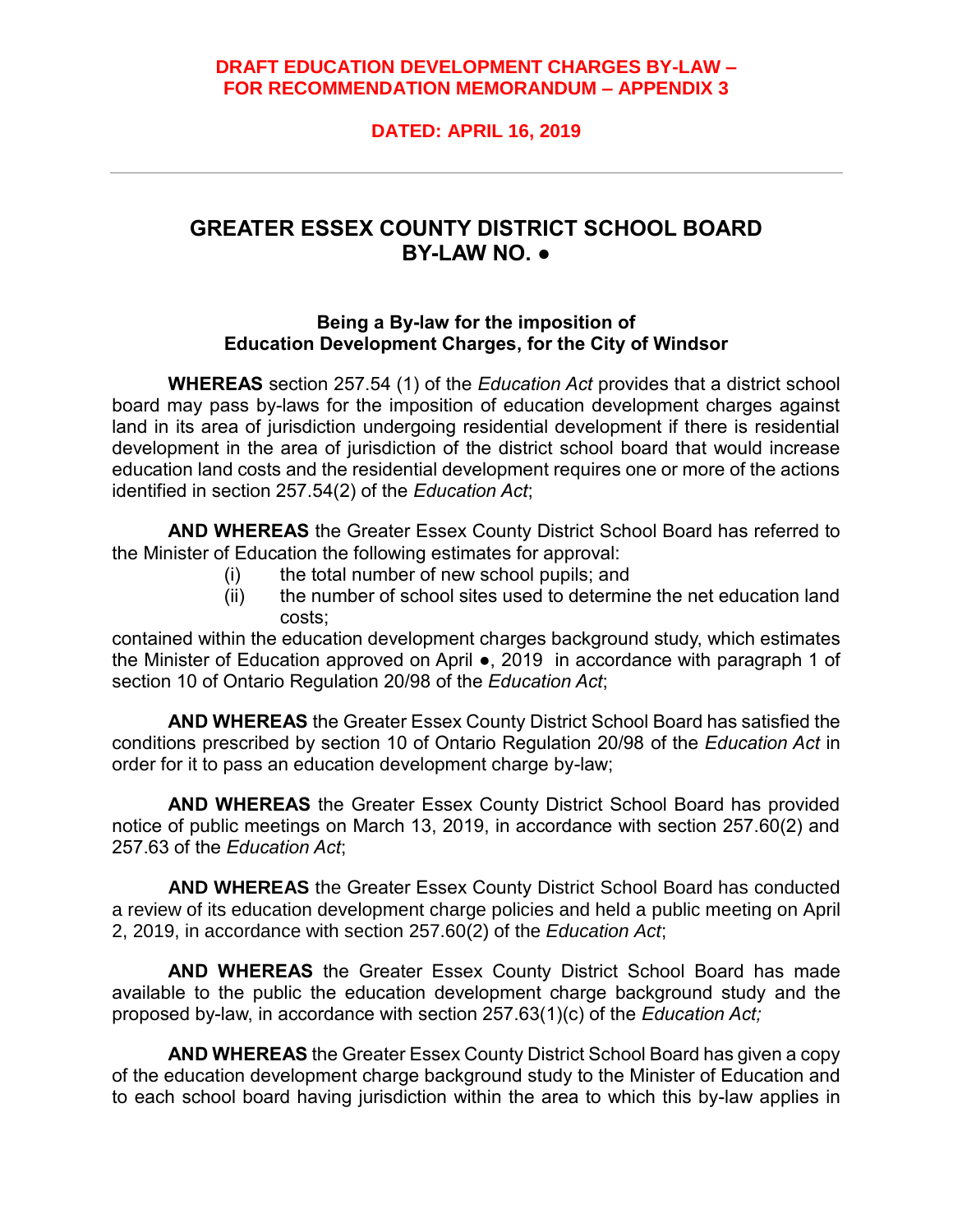accordance with paragraph 3 of section 10 of Ontario Regulation 20/98 of the *Education Act;*

**AND WHEREAS** the Greater Essex County District School Board held a public meeting on April 2, 2019, on the proposed education development charges by-law, in accordance with section 257.63(1)(a) of the *Education Act*;

**AND WHEREAS** the Greater Essex County District School Board has permitted any person who attended the public meetings to make representations in respect of the proposed education development charges by-law in accordance with section 257.63(2) of the *Education Act*;

**AND WHEREAS** the Greater Essex County District School Board has determined in accordance with section 257.63(3) of the *Education Act* that no additional public meeting is necessary in respect of this by-law;

NOW THEREFORE THE GREATER ESSEX COUNTY DISTRICT SCHOOL BOARD HEREBY ENACTS AS FOLLOWS:

## **PART I**

#### **APPLICATION**

#### **Defined Terms**

- 1. In this by-law,
	- (a) "Act" means the *Education Act,* R.S.O. 1990, Chapter E.2, as amended, or a successor statute;
	- (b) "agricultural use" means agricultural use as defined within the Provincial Policy Statement issued in accordance with section 3 of the *Planning Act*, R.S.O. Chapter P.13, as amended;
	- (c) "Board" means the Greater Essex County District School Board;
	- (d) 'building permit" means a building permit as defined within section 257.53(1) of the Act;
	- (e) "development" includes redevelopment;
	- (f) "dwelling unit" means a room or suite of rooms used, or designed or intended for use by one person or persons living together, in which culinary and sanitary facilities are provided for the exclusive use of such person or persons, and shall include, but is not limited to, a dwelling unit or units in an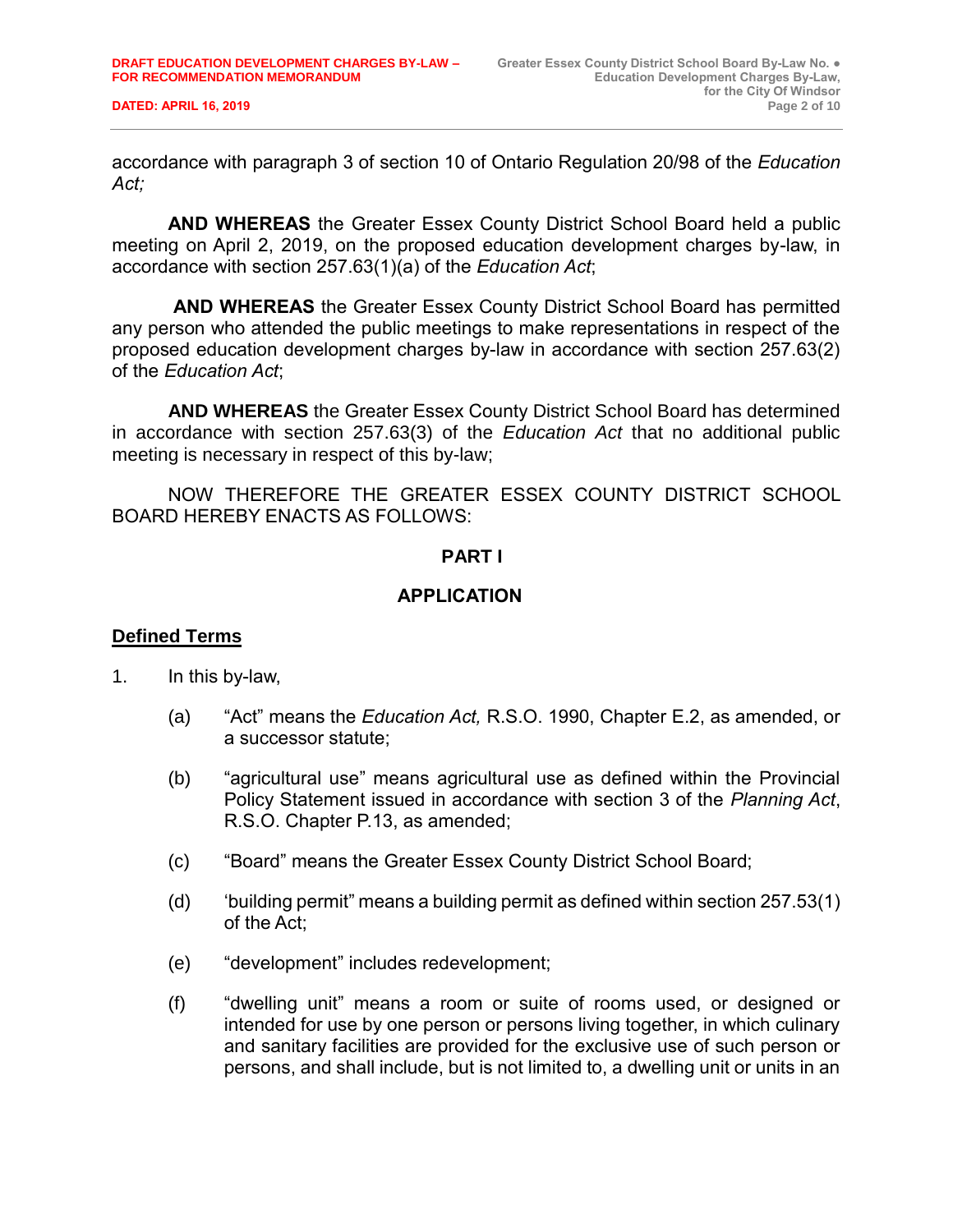apartment, group home, mobile home, duplex, triplex, semi-detached dwelling, single detached dwelling, stacked townhouse and townhouse;

- (g) "education development charge" means education development charge as defined within section 257.53(1) of the Act;
- (h) "education development charge account" means education development charge account as defined within section 257.53(1) of the Act;
- (i) "education land costs" means education land cost as defined within section 257.53(1) of the Act;
- (j) "local board" means a local board as defined in the *Municipal Affairs Act*, R.S.O. 1990, Chapter M.46, as amended, other than a board defined in section 257.53(1) of the Act;
- (k) "mixed-use" means land, buildings or structures designed, occupied or intended to be occupied, containing residential use and at least one other non-residential use;
- (l) "Municipality" means The Corporation of the City of Windsor;
- (m) "non-residential use" means lands, buildings or structures or portions thereof used, or designed or intended for use for other than residential use, and includes, but is not limited to, agricultural, commercial, industrial or institutional use;
- (n) "owner" means owner as defined within section 257.53(1) of the Act;
- (o) "pupil accommodation" means pupil accommodation as defined within section 257.53(1) of the Act;
- (p) "*Planning Act*" means the *Planning Act*, R.S.O. 1990, Chapter P.13, as amended;
- (q) "Regulation" means Ontario Regulation 20/98: Education Development Charges – General, as amended, under the Act;
- (r) "residential development" means lands, buildings or structures designed, occupied or intended to be occupied for residential use.
- (s) "residential use" means lands, buildings or structures designed, occupied or intended to be occupied as a dwelling unit(s), and shall include a residential use accessory to a non-residential use and the residential use component of a mixed-use or of an agricultural use;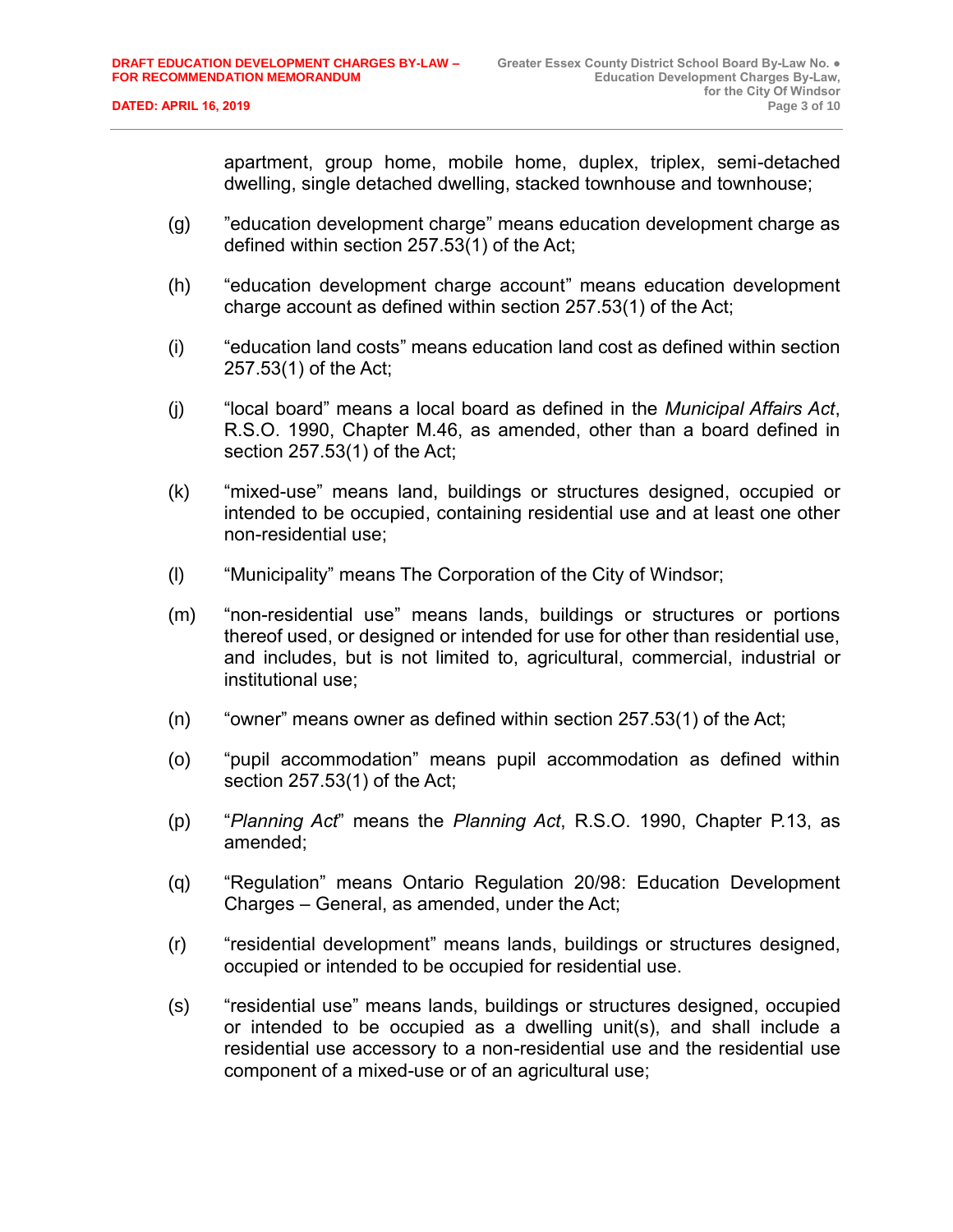- 2. In this by-law,
	- (a) where reference is made to a statute or a section of a statute such reference is deemed to be a reference to any successor statute or section;
	- (b) Where required by the context of this by-law, words in the singular include the plural and vice-versa.

#### **Lands Affected**

- 3. (1) Subject to section 3(2), this by-law applies to all lands in the geographic area of the Municipality.
	- (2) This by-law shall not apply to lands that are owned by and are used for the purposes of:
		- (i) a municipality or a local board thereof;
		- (ii) a board as defined in section 257.53(1) of the Act;
		- (iii) a public hospital receiving aid under the *Public Hospitals Act*, R.S.O. 1990, c. P.40;

#### **Approvals for Development**

- 4. (1) In accordance with section 257.54(2) of the Act, Education development charges shall be imposed against all lands, buildings or structures undergoing residential development if the development requires one or more of the following:
	- (a) the passing of a zoning by-law or of an amendment thereto under section 34 of the *Planning Act*;
	- (b) the approval of a minor variance under section 45 of the *Planning Act*;
	- (c) a conveyance of land to which a by-law passed under subsection 50(7) of the *Planning Act* applies;
	- (d) the approval of a plan of subdivision under section 51 of the *Planning Act*;
	- (e) a consent under section 53 of the *Planning Act*;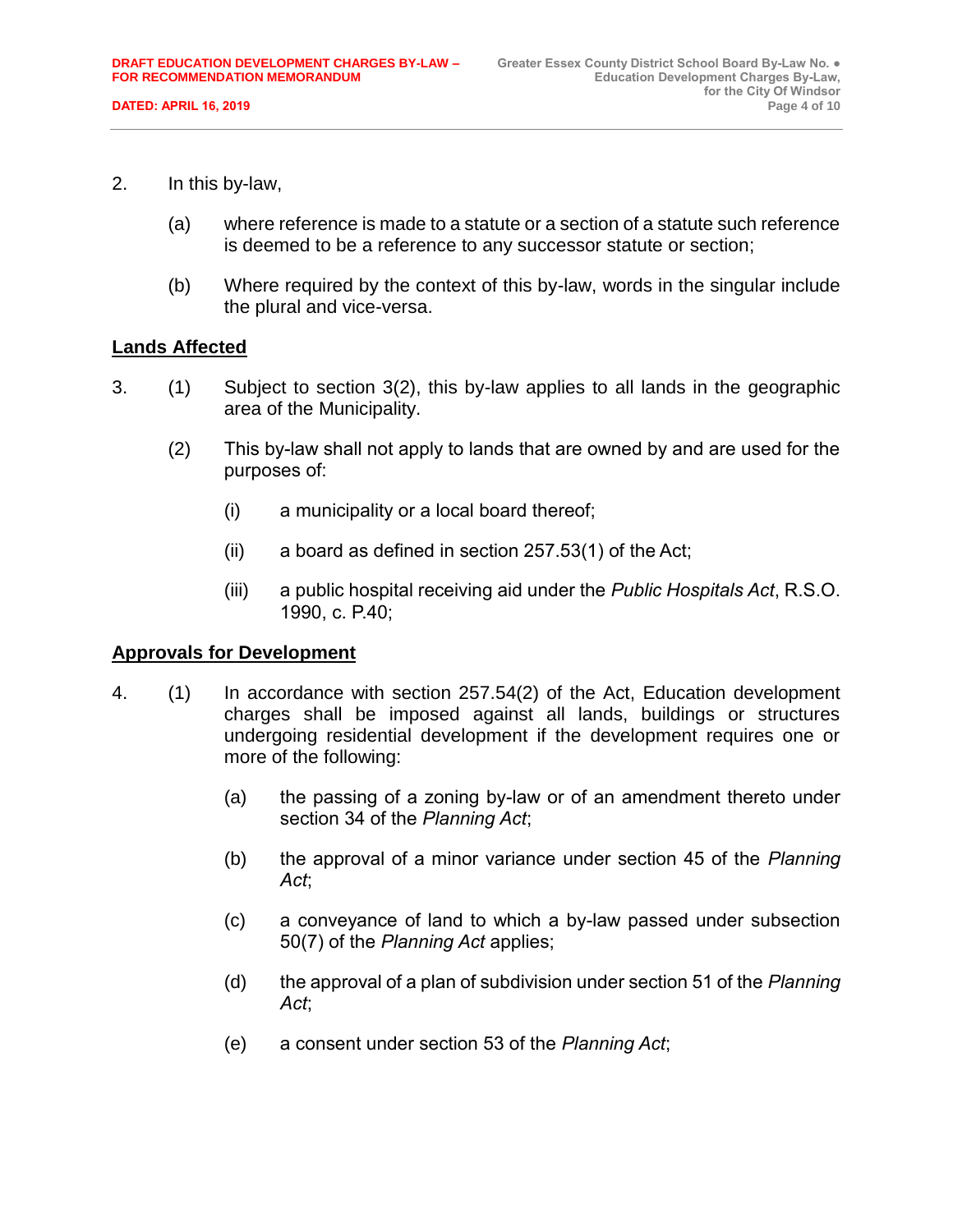- (f) the approval of a description under section 9 of the *Condominium Act*, *1998*, S.O. 1998, Chapter 19; or
- (g) the issuing of a permit under the *Building Code Act*, *1992*, S.O. 1992, Chapter 23, as amended, in relation to a building or structure.
- (2) In respect of a particular development an education development charge will be collected once, but this does not prevent the application of this bylaw to future development on the same property.
- 5. The Board has determined that the residential development of land to which this by-law applies increases education land costs.

## **Categories of Development and Uses of Land Subject to Education Development Charges**

- 6. Subject to the provisions of this by-law, education development charges shall be imposed upon all categories of residential development.
- 7. Subject to the provisions of this by-law, education development charges shall be imposed upon all residential uses of land, buildings or structures.

# **PART II**

# **EDUCATION DEVELOPMENT CHARGES**

## **Residential Education Development Charges**

8. Subject to the provisions of this by-law, an education development charge per dwelling unit shall be imposed upon the designated categories of residential development and the designated residential uses of land, buildings or structures, including a dwelling unit accessory to a non-residential use, and, in the case of a mixed-use building or structure, upon the dwelling units in the mixed-use building or structure, in accordance with Schedule A of this By-law.

## **Exemptions from Residential Education Development Charges**

- 9. (1) In this section,
	- (i) "gross floor area" means the total floor area, measured between the outside of exterior walls or between the outside of exterior walls and the centre line of party walls dividing the building from another building, of all floors above the average level of finished ground adjoining the building at its exterior walls;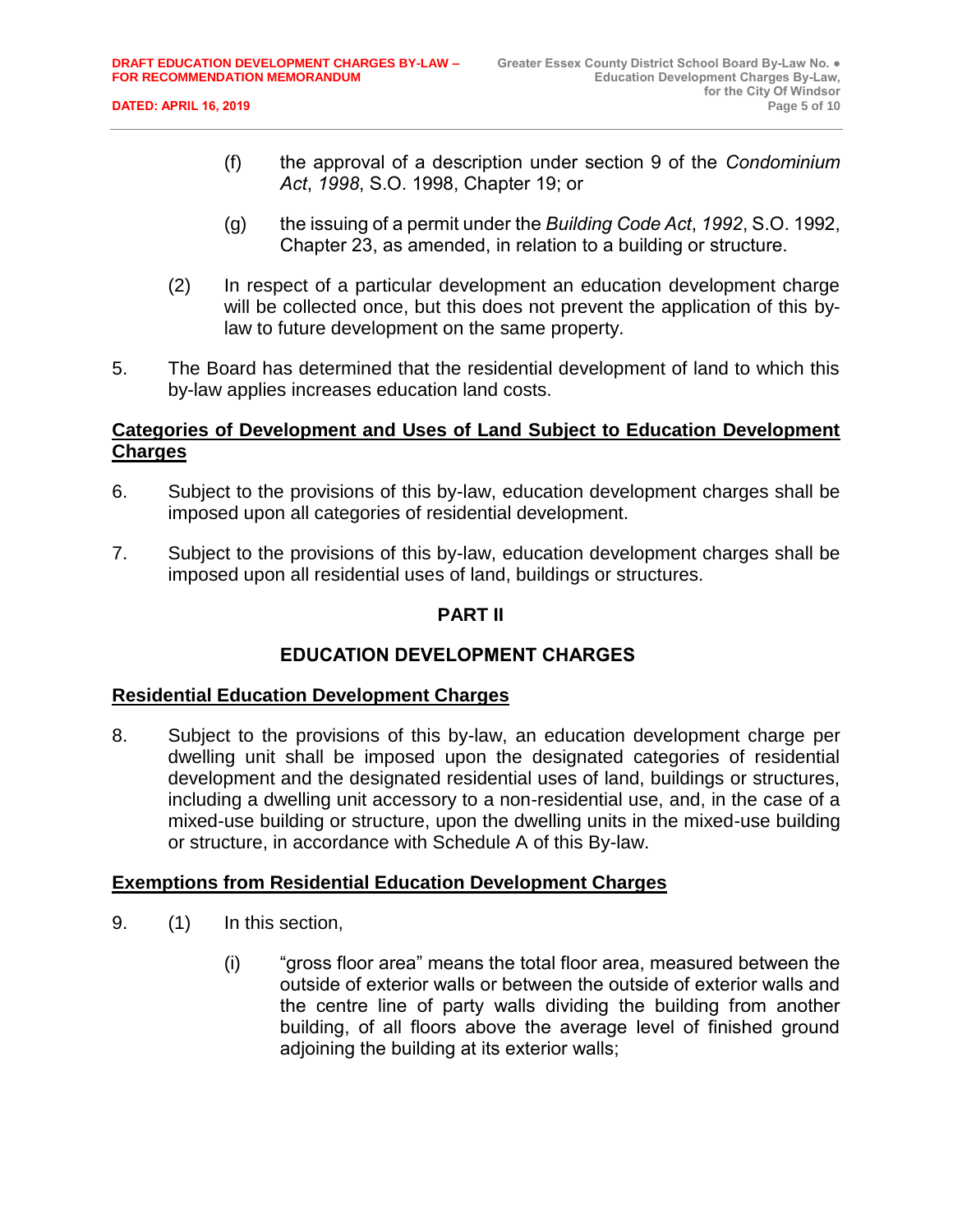- (ii) "other residential building" means a residential building not in another class of residential building described in this section;
- (iii) "semi-detached or row dwelling" means a residential building consisting of one dwelling unit having one or two vertical walls, but no other parts, attached to another structure;
- (iv) "single detached dwelling" means a residential building consisting of one dwelling unit that is not attached to another building.
- (2) Subject to sections 9(3) and (4), education development charges shall not be imposed with respect to,
	- (i) the enlargement of an existing dwelling unit that does not create an additional dwelling unit;
	- (ii) the creation of one or two additional dwelling units in an existing single detached dwelling; or
	- (iii) the creation of one additional dwelling unit in a semi-detached dwelling, a row dwelling, or any other residential building.
- (3) Notwithstanding section 9(2)(ii), education development charges shall be imposed in accordance with section 8 if the total gross floor area of the additional unit or two additional dwelling units exceeds the gross floor area of the existing single detached dwelling.
- (4) Notwithstanding section 9(2)(iii), education development charges shall be imposed in accordance with section 8 if the additional dwelling unit has a gross floor area greater than,
	- (i) in the case of a semi-detached or row dwelling, the gross floor area of the existing dwelling unit; or
	- (ii) in the case of any other residential building, the gross floor area of the smallest dwelling unit already contained in the residential building.
- (5) For the purposes of this section 9, an "additional dwelling unit" means a dwelling unit for which the application for the building permit, for such additional dwelling unit is submitted no sooner than twelve months after the earliest of the dates on which any of the following events occurs:
	- (i) the issuance of a occupancy permit in accordance with Ontario Regulation 332/12: Building Code, as amended, under the Building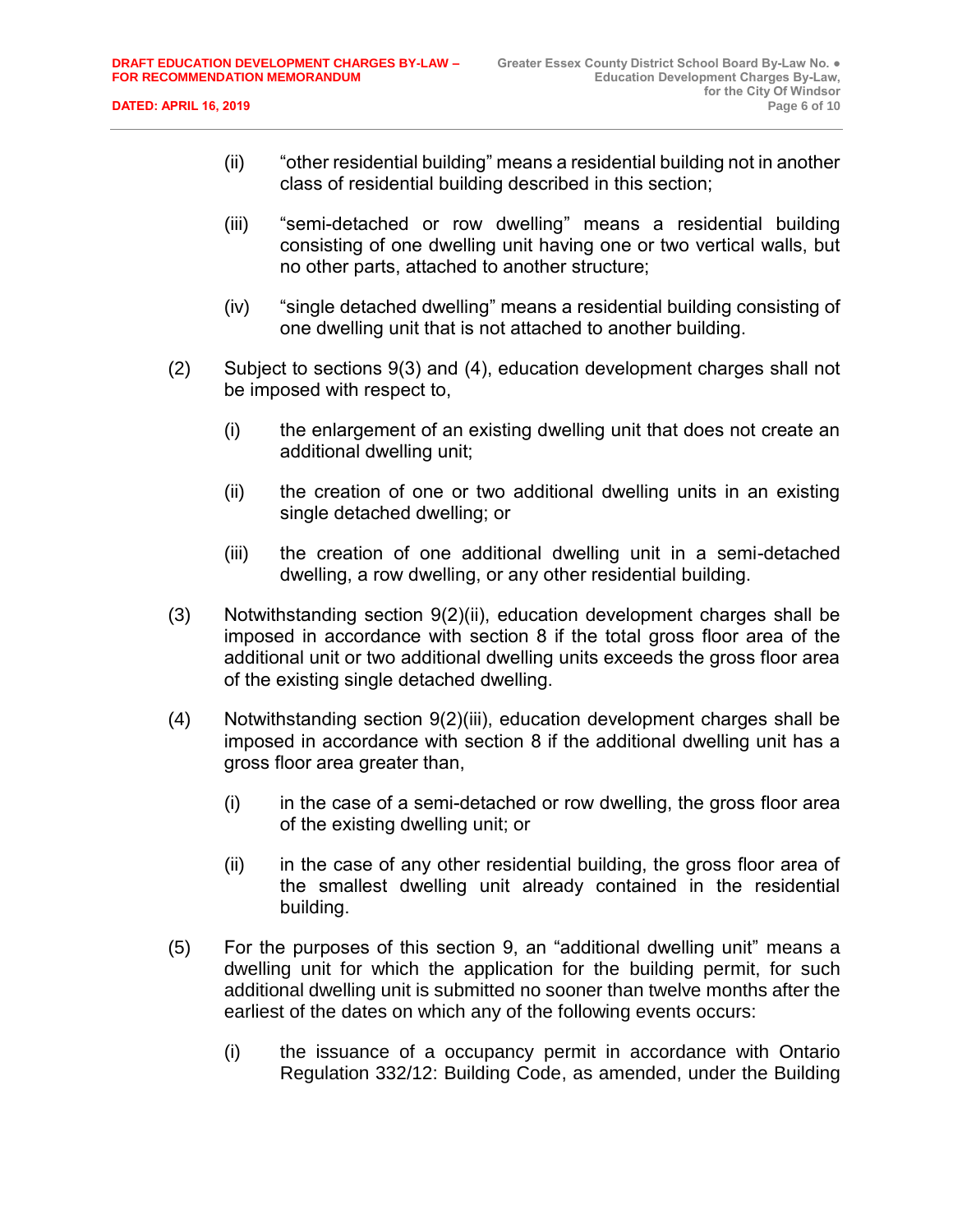Code Act, 1992, S.O. 1992, Chapter 23, as amended, for the dwelling unit already in the building;

- (ii) if no occupancy permit is issued in accordance with Ontario Regulation 332/12: Building Code, as amended, under the Building Code Act, 1992, S.O. 1992, Chapter 23, as amended, by the Municipality, the occupancy of the dwelling unit already in the building, as established by proper evidence of such occupancy; or,
- (iii) the delivery of the certificate of completion, pursuant to subsection 13(3) of the *Ontario New Home Warranties Plan Act*, R.S.O. 1990, Chapter O.31, for the dwelling unit already in the building.
- 10. (1) Education development charges under section 8 shall not be imposed with respect to the replacement, on the same site, of a dwelling unit that was destroyed by fire, demolition or otherwise, or that was so damaged by fire, demolition or otherwise as to render it uninhabitable.
	- (2) Notwithstanding section 10(1), education development charges shall be imposed in accordance with section 8 if the building permit, for the replacement dwelling unit is issued by the Municipality more than 2 years after,
		- (i) the date the former dwelling unit was destroyed or became uninhabitable; or
		- (ii) if the former dwelling unit was demolished pursuant to a building permit issued before the former dwelling unit was destroyed or became uninhabitable, the date the building permit was issued by the Municipality.
	- (3) Notwithstanding section 10(1), education development charges shall be imposed in accordance with section 8 against any dwelling unit or units on the same site in addition to the dwelling unit or units being replaced. The onus is on the applicant to produce evidence to the satisfaction of the Board, acting reasonably, to establish the number of dwelling units being replaced.

## **PART III**

## **ADMINISTRATION**

## **Payment of Education Development Charges**

11. Education development charges are payable in full to the Municipality in which development takes place on the date a building permit is issued by the Municipality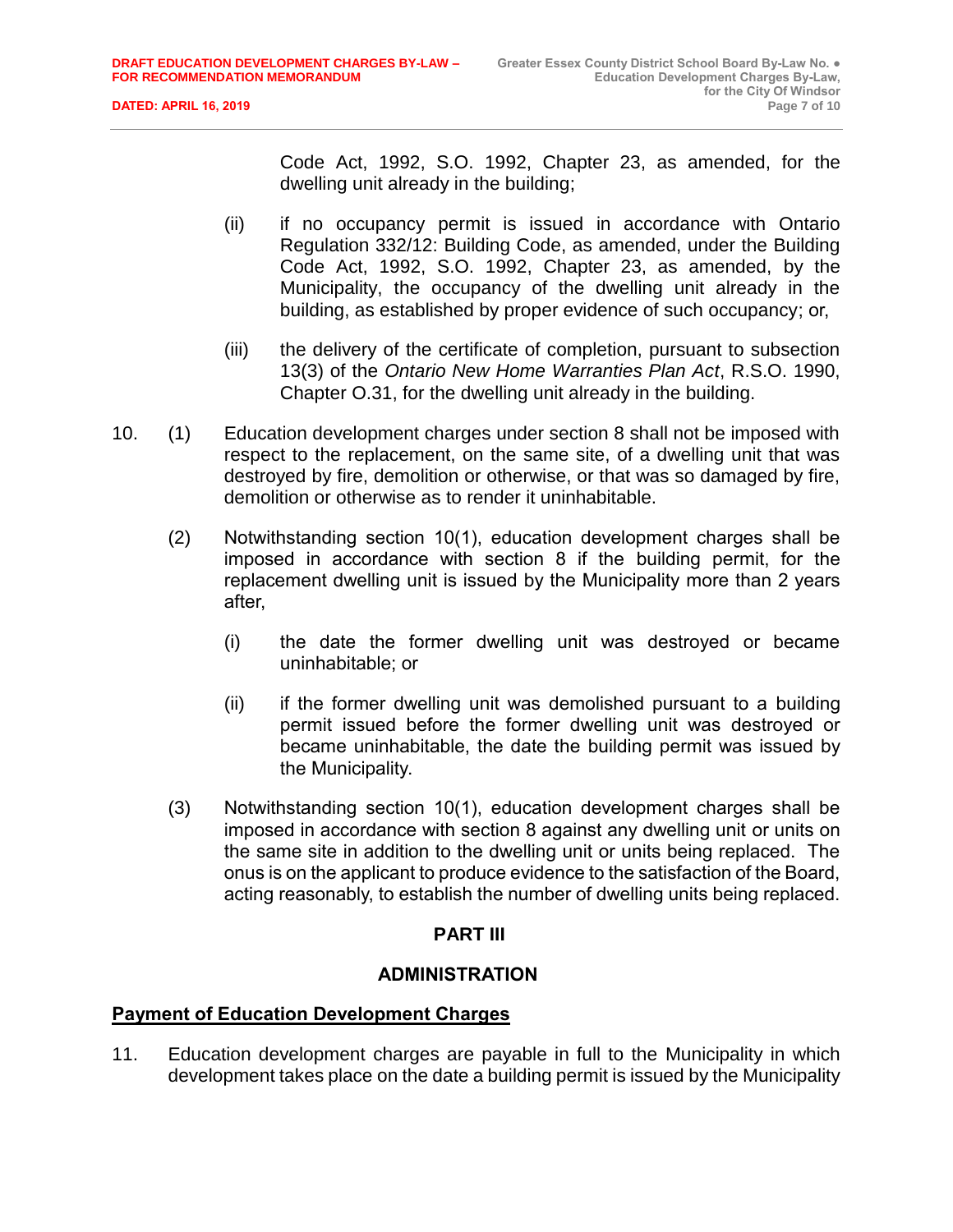in relation to a building or structure on land to which this education development charge by-law applies.

12. The treasurer of the Board shall establish and maintain an educational development charge account in accordance with the Act, the Regulation and this by-law.

#### **Payment by Services**

13. Notwithstanding the payments required under section 11, and subject to section 257.84 of the Act, the Board may, by agreement, permit an owner to provide land for pupil accommodation in lieu of the payment of all or a part of the education development charges.

#### **Collection of Unpaid Education Development Charges**

14. Section 349 of the *Municipal Act, 2001*, S.O. 2001, Chapter 25, as amended, applies with necessary modifications with respect to an education development charge or any part of it that remains unpaid after it is payable.

#### **Date By-law In Force**

15. This by-law shall come into force on April 22, 2019.

## **Date By-law Expires**

16. This by-law shall expire five years after the date it comes into force under section 15, unless it is repealed at an earlier date.

## **Repeal**

17. The Greater Essex County District School Board Education Development Charges By-law No. 23 is repealed on the day this by-law comes into force.

#### **Severability**

18. In the event any provision, or part thereof, of this by-law is found by a court of competent jurisdiction to be *ultra vires*, such provision, or part thereof, shall be deemed to be severed, and the remaining portion of such provision and all other provisions of this by-law shall remain in full force and effect.

#### **Interpretation**

19. Nothing in this by-law shall be construed so as to commit or require the Board to authorize or proceed with any capital project at any time.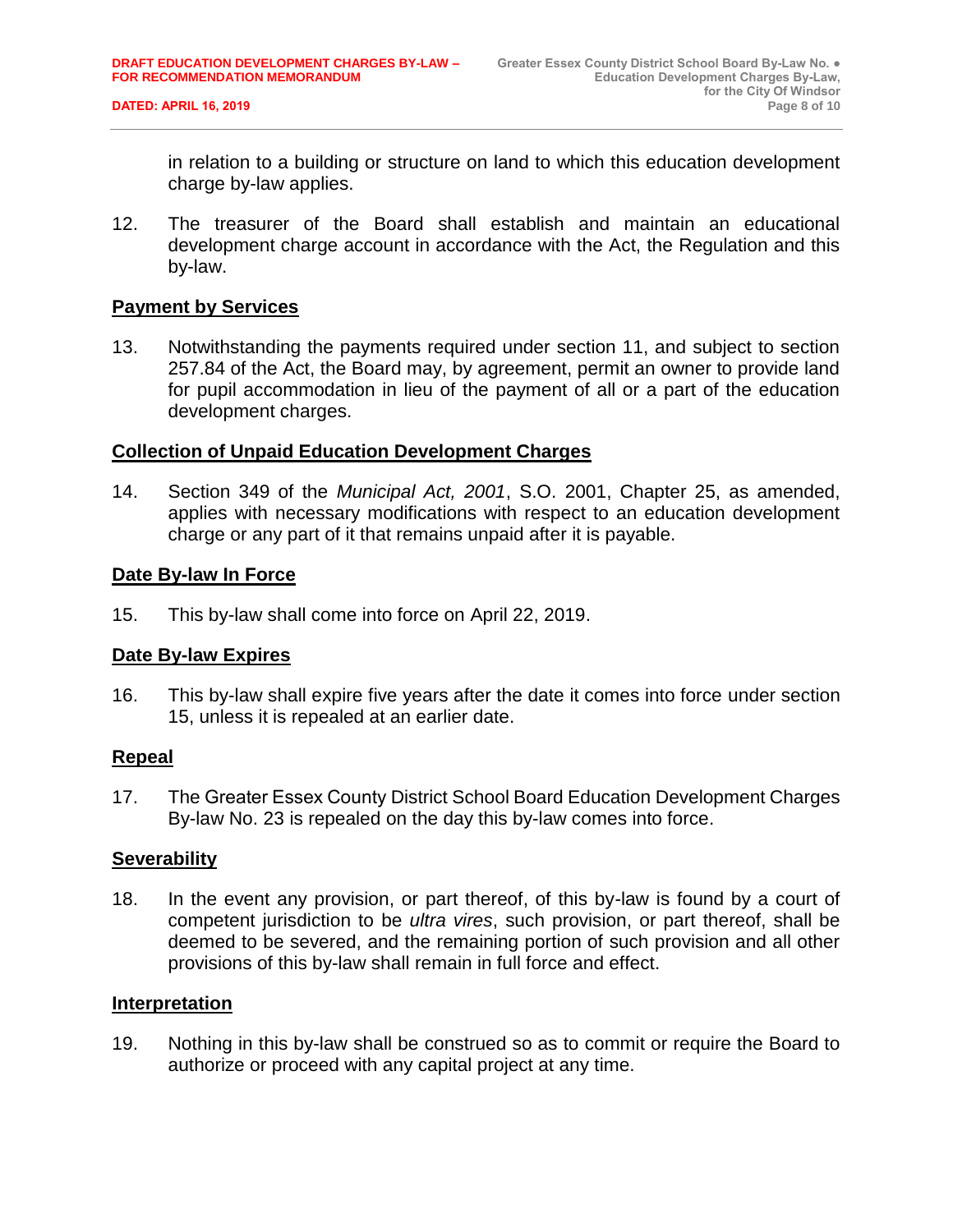## **Short Title**

20. This by-law may be cited as the Greater Essex County District School Board No. ●, Education Development Charges By-Law, for the City of Windsor.

#### **Schedules**

21. Schedule A is hereby declared to form part of this By-law.

ENACTED AND PASSED this ●th day of April, 2019.

Jessica Sartori Chairperson of the Board Erin Kelly Secretary of the Board and Director of Education

I hereby certify that the foregoing is a true copy of By-law No. 2019-●, as enacted by the Board of Trustees of the Greater Essex County District School Board on this •<sup>th</sup> day of April, 2019.

Dated at the City of Windsor, this •<sup>th</sup> day of April, 2019.

Erin Kelly Secretary of the Board and Director of Education

\_\_\_\_\_\_\_\_\_\_\_\_\_\_\_\_\_\_\_\_\_\_\_\_\_\_\_